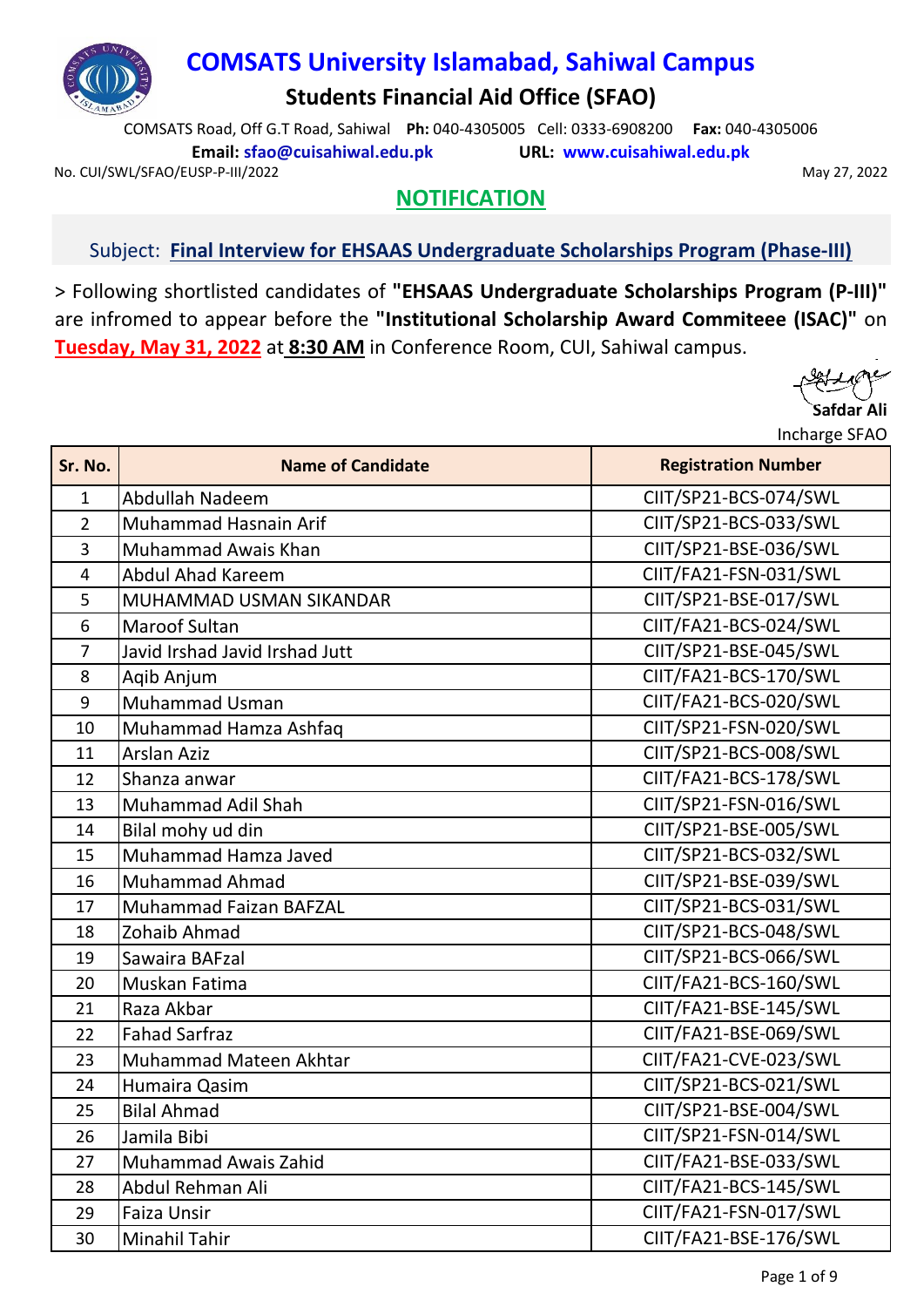

COMSATS Road, Off G.T Road, Sahiwal **Ph:** 040-4305005 Cell: 0333-6908200 **Fax:** 040-4305006 **Email: sfao@cuisahiwal.edu.pk URL: www.cuisahiwal.edu.pk**

No. CUI/SWL/SFAO/EUSP-P-III/2022 2002 12:00 12:00 12:00 12:00 12:00 12:00 12:00 12:00 12:00 12:00 12:00 12:00 1

## **NOTIFICATION**

#### Subject: **Final Interview for EHSAAS Undergraduate Scholarships Program (Phase-III)**

> Following shortlisted candidates of **"EHSAAS Undergraduate Scholarships Program (P-III)"** are infromed to appear before the **"Institutional Scholarship Award Commiteee (ISAC)"** on **Tuesday, May 31, 2022** at **8:30 AM** in Conference Room, CUI, Sahiwal campus.

| Sr. No. | <b>Name of Candidate</b>     | <b>Registration Number</b> |
|---------|------------------------------|----------------------------|
| 31      | Rauof Qadir                  | CIIT/FA21-BSE-111/SWL      |
| 32      | Maaz Ali                     | CIIT/FA21-BCS-105/SWL      |
| 33      | <b>Muhammad Naveed Ahmad</b> | CIIT/FA21-BSE-155/SWL      |
| 34      | Muhammad Aurangzeb Nasir     | CIIT/SP21-BCS-029/SWL      |
| 35      | Abdul Rehman                 | CIIT/FA21-BSE-085/SWL      |
| 36      | <b>AWAIS AHMAD</b>           | CIIT/FA21-BSE-129/SWL      |
| 37      | Muhammad Asif                | CIIT/FA21-CVE-047/SWL      |
| 38      | Hamza yaqoob                 | CIIT/FA21-BME-004/SWL      |
| 39      | <b>Muhammad Naeem</b>        | CIIT/FA21-BSE-152/SWL      |
| 40      | Muhammad Shaheryar Ali       | CIIT/FA21-BEE-026/SWL      |
| 41      | Hamza Tanveer                | CIIT/FA21-BSE-001/SWL      |
| 42      | <b>Adnan Bashir</b>          | CIIT/FA21-BSE-087/SWL      |
| 43      | Aleem Ahmad                  | CIIT/FA21-BME-006/SWL      |
| 44      | <b>Haider Naveed Khan</b>    | CIIT/FA21-BCS-129/SWL      |
| 45      | Khurram ali Ali              | CIIT/FA21-BCS-171/SWL      |
| 46      | <b>AHMAD None SHAHI</b>      | CIIT/FA21-BSI-002/SWL      |
| 47      | Haris Aslam                  | CIIT/SP21-BSE-014/SWL      |
| 48      | Leezam Abdullah              | CIIT/FA21-CVE-014/SWL      |
| 49      | <b>Fakhar Fareed</b>         | CIIT/FA21-BSE-057/SWL      |
| 50      | Saim Ali                     | CIIT/SP21-BCS-040/SWL      |
| 51      | <b>Uzair Ahmad</b>           | CIIT/FA21-BSE-042/SWL      |
| 52      | Uqba Mushtaq                 | CIIT/FA21-BCS-143/SWL      |
| 53      | Amna Ibrahim Ibrahim         | CIIT/SP21-BCS-075/SWL      |
| 54      | Sana Jamil                   | CIIT/FA21-FSN-004/SWL      |
| 55      | Sara Nargis                  | CIIT/SP21-BSI-015/SWL      |
| 56      | <b>MARIAM RBAFIQ</b>         | CIIT/SP21-BSI-009/SWL      |
| 57      | <b>Bilal Murtaza</b>         | CIIT/FA21-CVE-021/SWL      |
| 58      | Saleh Khalid                 | CIIT/FA21-BEE-018/SWL      |
| 59      | Rimsha Batool Sherazi        | CIIT/FA21-BBA-003/SWL      |
| 60      | Fatima Bukhari               | CIIT/FA21-CVE-010/SWL      |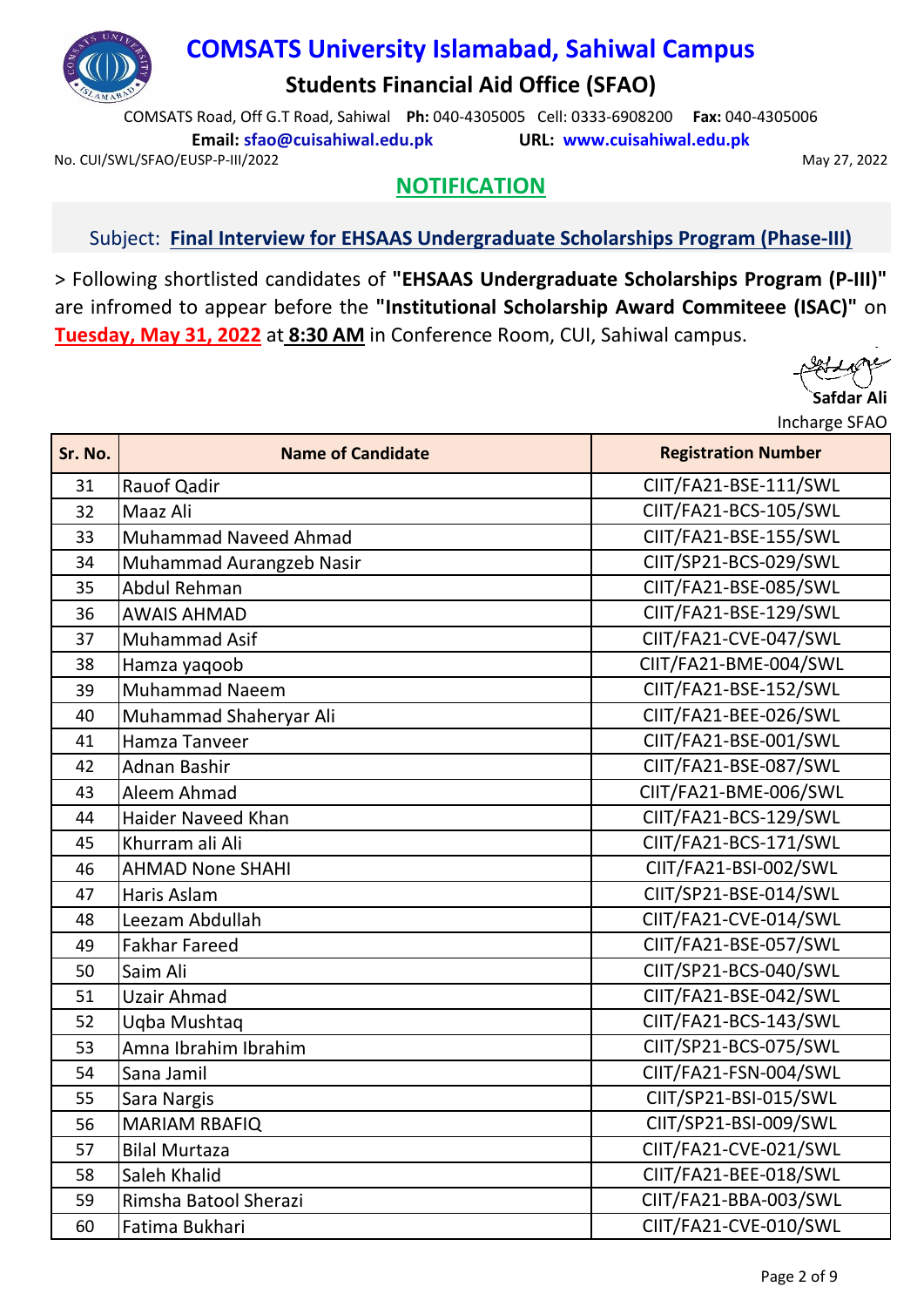

COMSATS Road, Off G.T Road, Sahiwal **Ph:** 040-4305005 Cell: 0333-6908200 **Fax:** 040-4305006 **Email: sfao@cuisahiwal.edu.pk URL: www.cuisahiwal.edu.pk**

No. CUI/SWL/SFAO/EUSP-P-III/2022 2002 12:00 12:00 12:00 12:00 12:00 12:00 12:00 12:00 12:00 12:00 12:00 12:00 1

# **NOTIFICATION**

#### Subject: **Final Interview for EHSAAS Undergraduate Scholarships Program (Phase-III)**

> Following shortlisted candidates of **"EHSAAS Undergraduate Scholarships Program (P-III)"** are infromed to appear before the **"Institutional Scholarship Award Commiteee (ISAC)"** on **Tuesday, May 31, 2022** at **8:30 AM** in Conference Room, CUI, Sahiwal campus.

| Sr. No. | <b>Name of Candidate</b>    | <b>Registration Number</b> |
|---------|-----------------------------|----------------------------|
| 61      | Ahmad HBAFeez               | CIIT/FA21-BCS-161/SWL      |
| 62      | Ali Husnin                  | CIIT/FA21-CVE-004/SWL      |
| 63      | <b>Muhammad Qasim</b>       | CIIT/FA21-BSE-035/SWL      |
| 64      | Asadullah Ramzan            | CIIT/FA21-BCS-053/SWL      |
| 65      | Ayesha AshrBAF              | CIIT/FA21-BCS-023/SWL      |
| 66      | <b>Muhammad Hassan Riaz</b> | CIIT/FA21-BSE-137/SWL      |
| 67      | FahadUllah Waleed           | CIIT/FA21-BSE-104/SWL      |
| 68      | syed kaleem ullah shah      | CIIT/FA21-BSE-126/SWL      |
| 69      | <b>MUNEEZA TARIQ</b>        | CIIT/FA21-BEE-003/SWL      |
| 70      | Ruhma Sattar                | CIIT/FA21-BSE-018/SWL      |
| 71      | <b>Faraz Ahmad</b>          | CIIT/FA21-BME-022/SWL      |
| 72      | Subhan Naeem                | CIIT/FA21-BCS-119/SWL      |
| 73      | <b>Bushra Khalil</b>        | CIIT/FA21-BBA-041/SWL      |
| 74      | Muhammad Zain               | CIIT/FA21-BCS-214/SWL      |
| 75      | Muhammad Abdullah Waheed    | CIIT/FA21-BSE-005/SWL      |
| 76      | Aneega Khalid               | CIIT/FA21-FSN-032/SWL      |
| 77      | Syed Zain Mehdi             | CIIT/FA21-BSE-138/SWL      |
| 78      | <b>Kashif Nadeem</b>        | CIIT/FA21-CVE-007/SWL      |
| 79      | Saira Jabeen                | CIIT/FA21-BBA-021/SWL      |
| 80      | Areej Fatima                | CIIT/SP21-BCS-007/SWL      |
| 81      | Saif Ali ALi                | CIIT/FA21-BSE-077/SWL      |
| 82      | <b>Muhammad Ahmed Ali</b>   | CIIT/FA21-BME-037/SWL      |
| 83      | Muhammad Jawad ShBAFiq      | CIIT/FA21-BSE-123/SWL      |
| 84      | Muhammad Tayyab Jalil       | CIIT/FA21-BSE-073/SWL      |
| 85      | <b>Waheed Ahmad</b>         | CIIT/FA21-BME-041/SWL      |
| 86      | Malika Rehman               | CIIT/FA21-BSI-011/SWL      |
| 87      | Sajil Anwaar                | CIIT/FA21-BSI-007/SWL      |
| 88      | Zulgarnain Shabbir          | CIIT/FA21-CVE-049/SWL      |
| 89      | Qurat-ul-ain Rajput         | CIIT/SP21-BCS-037/SWL      |
| 90      | <b>Ahmer Arshad</b>         | CIIT/FA21-BME-033/SWL      |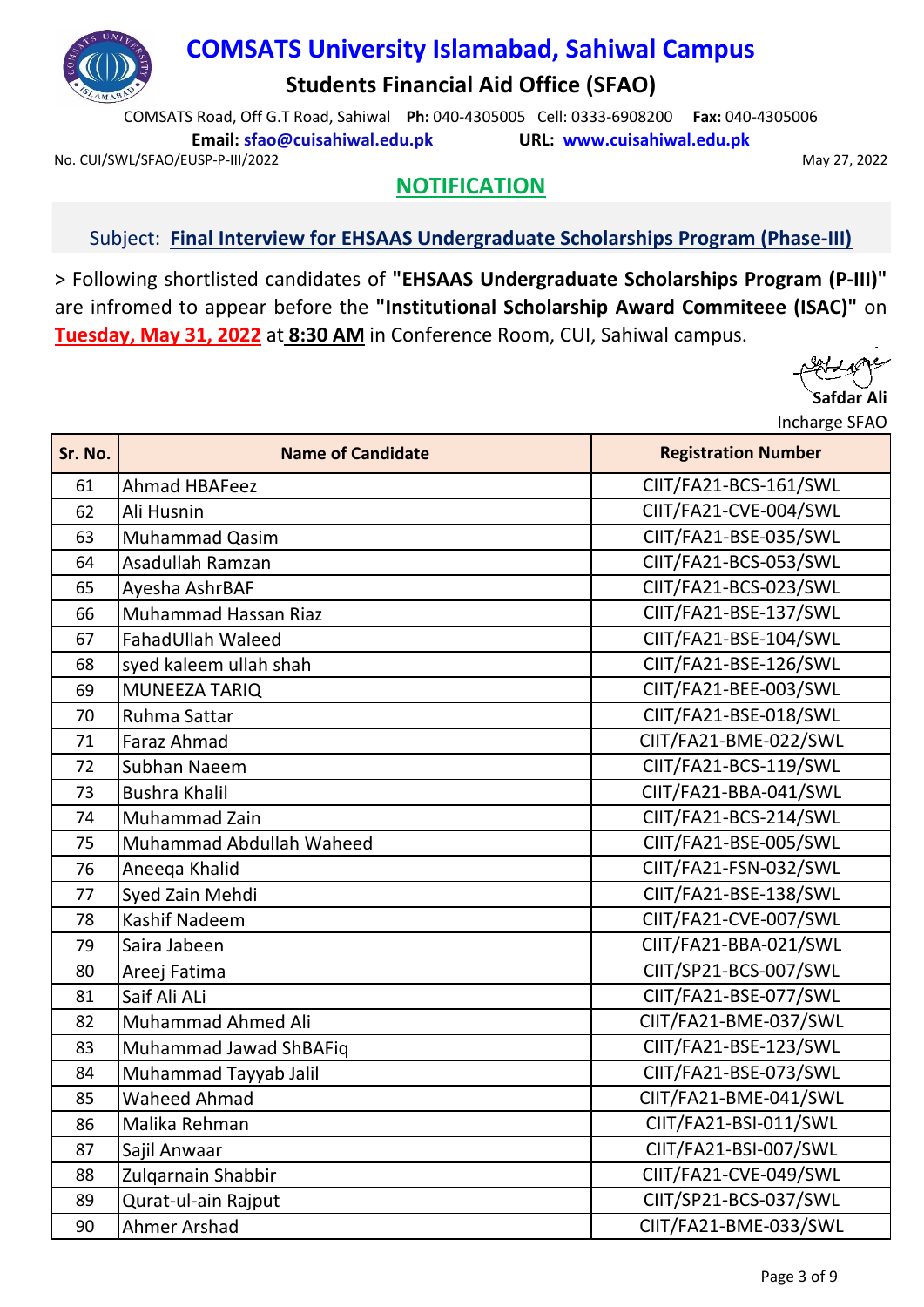

COMSATS Road, Off G.T Road, Sahiwal **Ph:** 040-4305005 Cell: 0333-6908200 **Fax:** 040-4305006 **Email: sfao@cuisahiwal.edu.pk URL: www.cuisahiwal.edu.pk**

No. CUI/SWL/SFAO/EUSP-P-III/2022 2002 12:00 12:00 12:00 12:00 12:00 12:00 12:00 12:00 12:00 12:00 12:00 12:00 1

## **NOTIFICATION**

#### Subject: **Final Interview for EHSAAS Undergraduate Scholarships Program (Phase-III)**

> Following shortlisted candidates of **"EHSAAS Undergraduate Scholarships Program (P-III)"** are infromed to appear before the **"Institutional Scholarship Award Commiteee (ISAC)"** on **Tuesday, May 31, 2022** at **8:30 AM** in Conference Room, CUI, Sahiwal campus.

| Sr. No. | <b>Name of Candidate</b>     | <b>Registration Number</b> |
|---------|------------------------------|----------------------------|
| 91      | Muhammed Hunzla ShBAFiq      | CIIT/FA21-BCS-107/SWL      |
| 92      | Muhammad BAFnan Babar        | CIIT/FA21-FSN-049/SWL      |
| 93      | <b>HARIS ISHAQ</b>           | CIIT/FA21-BSE-059/SWL      |
| 94      | Areeb Muhammad Tahir         | CIIT/FA21-BSE-103/SWL      |
| 95      | Ayesha Akram                 | CIIT/FA21-BCS-081/SWL      |
| 96      | Igra Naz                     | CIIT/SP21-BCS-067/SWL      |
| 97      | <b>Abdullah Nazir</b>        | CIIT/FA21-BCS-071/SWL      |
| 98      | Hamza Nasir                  | CIIT/FA21-BCS-087/SWL      |
| 99      | Husnain Ali                  | CIIT/FA21-BSE-062/SWL      |
| 100     | Alina Asif                   | CIIT/FA21-FSN-008/SWL      |
| 101     | <b>HBAFIZ ABDULLAH MUNIR</b> | CIIT/FA21-BCS-166/SWL      |
| 102     | Hamza Iqbal                  | CIIT/FA21-BSE-139/SWL      |
| 103     | Rizwan Ali                   | CIIT/FA21-BSE-094/SWL      |
| 104     | Muzamil Ahmed                | CIIT/FA21-CVE-039/SWL      |
| 105     | Sidrah Ramzan                | CIIT/FA21-BCS-118/SWL      |
| 106     | Muhammad Owais Haider        | CIIT/FA21-BEE-035/SWL      |
| 107     | rameesha Naz                 | CIIT/FA21-BSE-075/SWL      |
| 108     | Alisha Shahzad               | CIIT/FA21-BSE-052/SWL      |
| 109     | <b>ALI HUSNAIN</b>           | CIIT/FA21-CVE-034/SWL      |
| 110     | Saeed Ahmad                  | CIIT/FA21-BCS-217/SWL      |
| 111     | Igra Salam                   | CIIT/FA21-BEE-031/SWL      |
| 112     | Muneeb Ur Rehman             | CIIT/FA21-CVE-050/SWL      |
| 113     | Hamza Mubeen                 | CIIT/FA21-BEE-022/SWL      |
| 114     | Laiba ZBAFar                 | CIIT/FA21-BSE-089/SWL      |
| 115     | Rida Fatima                  | CIIT/FA21-BSI-006/SWL      |
| 116     | <b>Toheed Hamid</b>          | CIIT/FA21-BSE-081/SWL      |
| 117     | Zainab Subhani               | CIIT/FA21-BCS-124/SWL      |
| 118     | Maryam Ch                    | CIIT/FA21-BBA-006/SWL      |
| 119     | ZiBAFat majeed               | CIIT/FA21-BSE-120/SWL      |
| 120     | <b>Fizza Faroog</b>          | CIIT/SP21-FSN-010/SWL      |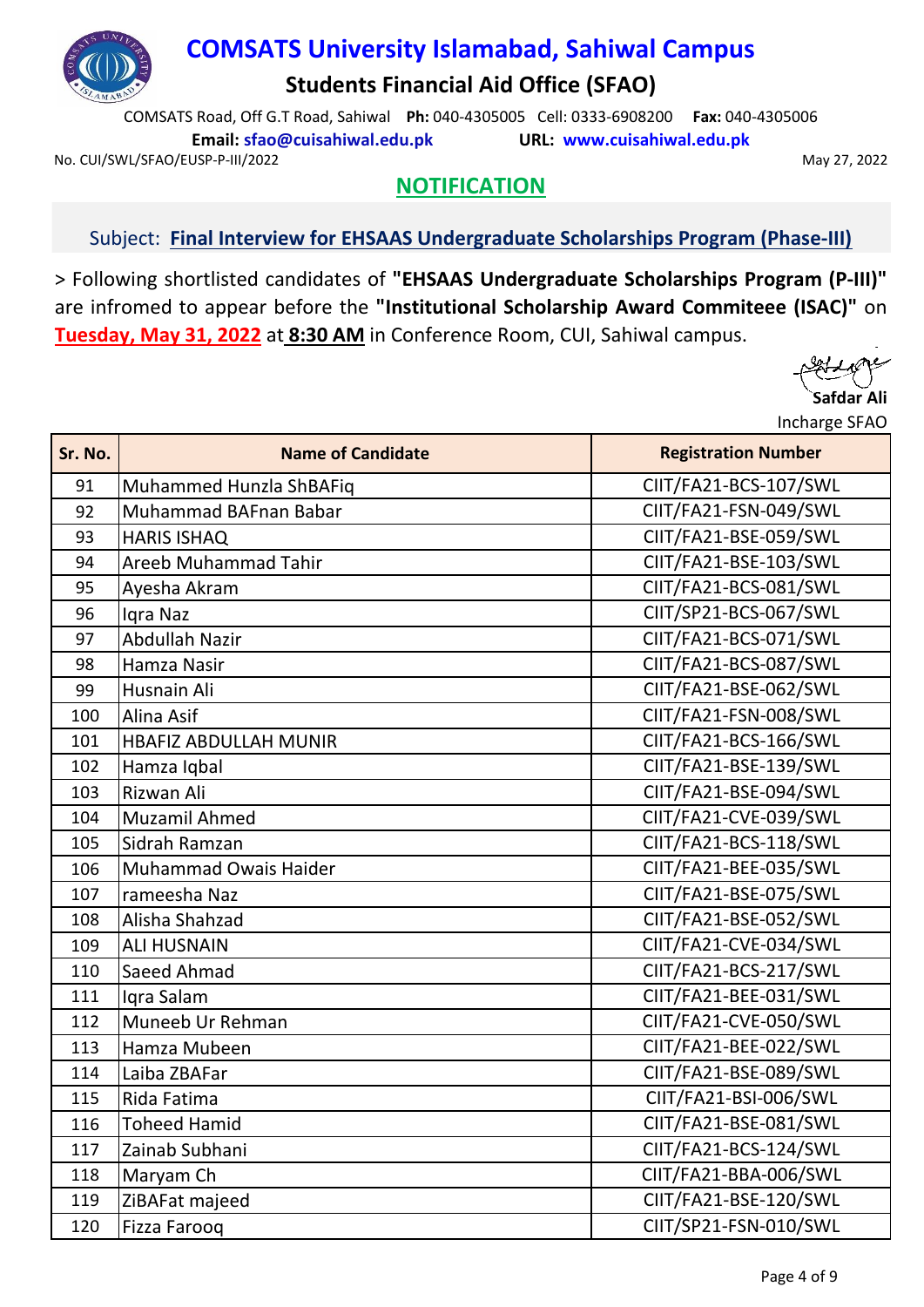

COMSATS Road, Off G.T Road, Sahiwal **Ph:** 040-4305005 Cell: 0333-6908200 **Fax:** 040-4305006 **Email: sfao@cuisahiwal.edu.pk URL: www.cuisahiwal.edu.pk**

No. CUI/SWL/SFAO/EUSP-P-III/2022 2002 12:00 12:00 12:00 12:00 12:00 12:00 12:00 12:00 12:00 12:00 12:00 12:00 1

## **NOTIFICATION**

#### Subject: **Final Interview for EHSAAS Undergraduate Scholarships Program (Phase-III)**

> Following shortlisted candidates of **"EHSAAS Undergraduate Scholarships Program (P-III)"** are infromed to appear before the **"Institutional Scholarship Award Commiteee (ISAC)"** on **Tuesday, May 31, 2022** at **8:30 AM** in Conference Room, CUI, Sahiwal campus.

| Sr. No. | <b>Name of Candidate</b>     | <b>Registration Number</b> |
|---------|------------------------------|----------------------------|
| 121     | Haseeb Haseeb                | CIIT/FA21-BSE-060/SWL      |
| 122     | sheheryar ali                | CIIT/FA21-BSE-079/SWL      |
| 123     | shahbaz abbas                | CIIT/FA21-BSE-127/SWL      |
| 124     | Ghulam Mohi Ud Din           | CIIT/FA21-BCS-239/SWL      |
| 125     | <b>Muhammad Mohsin</b>       | CIIT/FA21-BSE-071/SWL      |
| 126     | <b>Roman Butt</b>            | CIIT/FA21-BSE-095/SWL      |
| 127     | <b>Muhammad Raheel Tariq</b> | CIIT/FA21-CVE-005/SWL      |
| 128     | Hamza Muneeb                 | CIIT/FA21-BSE-024/SWL      |
| 129     | Ahmad Jahangir               | CIIT/FA21-BSE-172/SWL      |
| 130     | <b>Muzamal Nazar abbas</b>   | CIIT/FA21-CVE-046/SWL      |
| 131     | Anza Ali                     | CIIT/SP21-BCS-005/SWL      |
| 132     | <b>Abdul Moiz</b>            | CIIT/FA21-BSE-084/SWL      |
| 133     | Faraz Usman                  | CIIT/SP21-BCS-015/SWL      |
| 134     | Muhammad Bilal Ahmad         | CIIT/SP21-FSN-018/SWL      |
| 135     | Muhammad Zain                | CIIT/SP21-BCS-035/SWL      |
| 136     | Sheza Ameen                  | CIIT/SP21-FSN-027/SWL      |
| 137     | Anza Zubair                  | CIIT/FA21-BSE-144-SWL      |
| 138     | <b>Muhammad Bilal</b>        | CIIT/FA21-BCS-237/SWL      |
| 139     | <b>MUHAMMAD AMIR</b>         | CIIT/SP21-BSE-011/SWL      |
| 140     | <b>Abdul Rehman</b>          | CIIT/FA21-CVE-018/SWL      |
| 141     | <b>HBAFiza Maham</b>         | CIIT/SP21-FSN-038/SWL      |
| 142     | Salman Saleem                | CIIT/SP21-BCS-041/SWL      |
| 143     | Muhammad Asif                | CIIT/FA21-BCS-185/SWL      |
| 144     | <b>Fahad Naeem</b>           | CIIT/SP21-BCS-013/SWL      |
| 145     | MUHAMMAD UMAR ATEEQ          | CIIT/FA21-FSN-046/SWL      |
| 146     | Fatima Javed                 | CIIT/SP21-BCS-071/SWL      |
| 147     | <b>HBAFiz zain Zain Ali</b>  | CIIT/FA21-BME-023/SWL      |
| 148     | Muqadas Farman               | CIIT/SP21-BCS-036/SWL      |
| 149     | Muhammad Binyameen           | CIIT/FA21-BCS-051/SWL      |
| 150     | Muhammad Moarij              | CIIT/SP21-BCS-054/SWL      |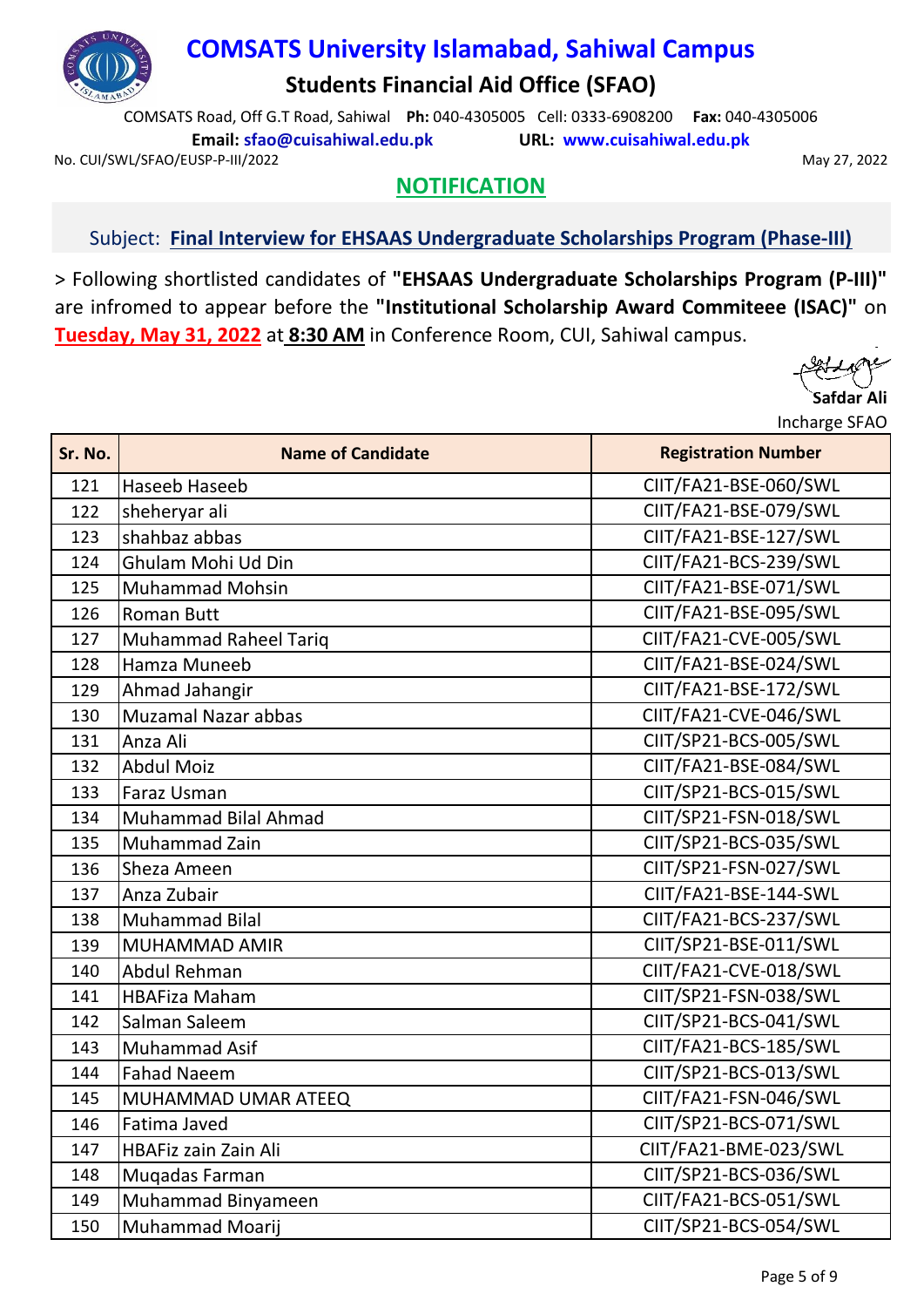

COMSATS Road, Off G.T Road, Sahiwal **Ph:** 040-4305005 Cell: 0333-6908200 **Fax:** 040-4305006 **Email: sfao@cuisahiwal.edu.pk URL: www.cuisahiwal.edu.pk**

No. CUI/SWL/SFAO/EUSP-P-III/2022 2002 12:00 12:00 12:00 12:00 12:00 12:00 12:00 12:00 12:00 12:00 12:00 12:00 1

## **NOTIFICATION**

#### Subject: **Final Interview for EHSAAS Undergraduate Scholarships Program (Phase-III)**

> Following shortlisted candidates of **"EHSAAS Undergraduate Scholarships Program (P-III)"** are infromed to appear before the **"Institutional Scholarship Award Commiteee (ISAC)"** on **Tuesday, May 31, 2022** at **8:30 AM** in Conference Room, CUI, Sahiwal campus.

| Sr. No. | <b>Name of Candidate</b>      | <b>Registration Number</b> |
|---------|-------------------------------|----------------------------|
| 151     | Faiza Amin                    | CIIT/FA21-BCS-085/SWL      |
| 152     | Moaz Ahmad                    | CIIT/FA21-BEE-012/SWL      |
| 153     | Komal Ayoub                   | CIIT/FA21-FSN-020/SWL      |
| 154     | Kashif Maqbool                | CIIT/SP21-BCS-059/SWL      |
| 155     | <b>Uzair Saleem</b>           | CIIT/FA21-FSN-041/SWL      |
| 156     | Muhammad Adeel Sarwar         | CIIT/FA21-BCS-094/SWL      |
| 157     | Muhammad Umar Farooq          | CIIT/FA21-BCS-139/SWL      |
| 158     | <b>Adil Usman</b>             | CIIT/FA21-BME-001/SWL      |
| 159     | <b>Hamad Anwar</b>            | CIIT/FA21-BSE-010/SWL      |
| 160     | Aliza Nawaz                   | CIIT/FA21-BCS-221/SWL      |
| 161     | <b>ABDUL REHMAN PERVAIZ</b>   | CIIT/SP21-BCS-001/SWL      |
| 162     | <b>Hidayat Hussain</b>        | CIIT/FA21-BCS-233/SWL      |
| 163     | Taiba Ajmal                   | CIIT/FA21-BBA-023/SWL      |
| 164     | <b>ARSLAN IMRAN</b>           | CIIT/FA21-BSE-187/SWL      |
| 165     | <b>BARIRAH UMAR</b>           | CIIT/FA21-BSE-054/SWL      |
| 166     | Syed Sift E Hassan            | CIIT/FA21-CVE-030/SWL      |
| 167     | <b>HBAFiz Muhammad Ahmad</b>  | CIIT/FA21-BEE-010/SWL      |
| 168     | Azan Rashid                   | CIIT/SP21-BCS-011/SWL      |
| 169     | <b>Uzma YousBAF</b>           | CIIT/SP21-FSN-030/SWL      |
| 170     | Muhammad Ans Liaqat           | CIIT/SP21-BCS-027/SWL      |
| 171     | <b>Muhammad Abdullah Niaz</b> | CIIT/FA21-BME-053/SWL      |
| 172     | Habib ullah Zain              | CIIT/SP21-BCS-016/SWL      |
| 173     | <b>Adeel Parvez</b>           | CIIT/FA21-BCS-202/SWL      |
| 174     | <b>Bisma ZBAFar</b>           | CIIT/SP21-FSN-036/SWL      |
| 175     | Iqtadar Ul Hassan             | CIIT/FA21-BME-055/SWL      |
| 176     | Ahmad Ghani                   | CIIT/SP21-BCS-062/SWL      |
| 177     | <b>Wajid Malik</b>            | CIIT/FA21-BCS-146/SWL      |
| 178     | <b>ZABIH ULLAH</b>            | CIIT/FA21-BME-042/SWL      |
| 179     | Farhan Ali                    | CIIT/FA21-BCS-128/SWL      |
| 180     | Rida Nayab                    | CIIT/FA21-BSE-007/SWL      |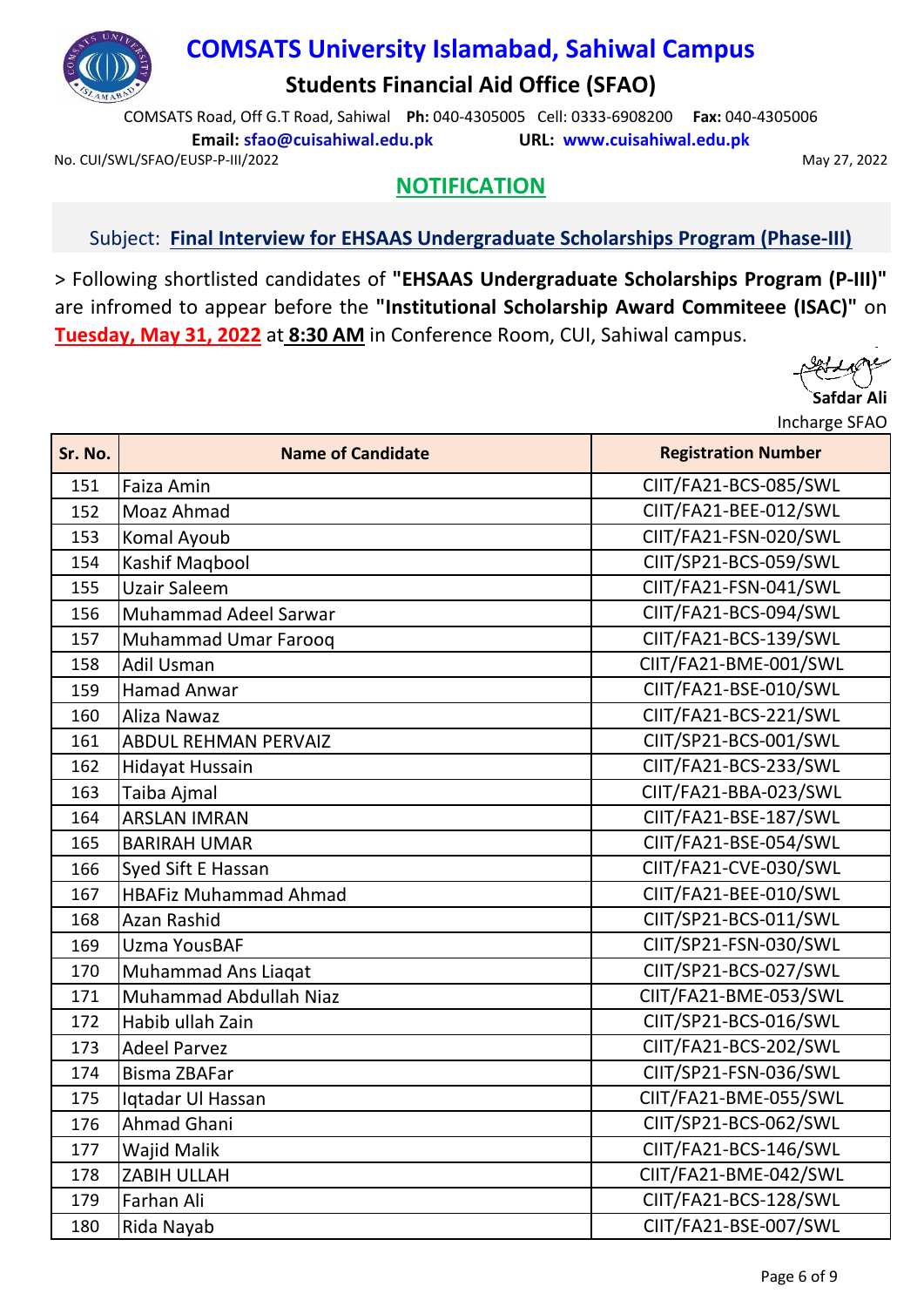

COMSATS Road, Off G.T Road, Sahiwal **Ph:** 040-4305005 Cell: 0333-6908200 **Fax:** 040-4305006 **Email: sfao@cuisahiwal.edu.pk URL: www.cuisahiwal.edu.pk**

No. CUI/SWL/SFAO/EUSP-P-III/2022 2002 12:00 12:00 12:00 12:00 12:00 12:00 12:00 12:00 12:00 12:00 12:00 12:00 1

## **NOTIFICATION**

#### Subject: **Final Interview for EHSAAS Undergraduate Scholarships Program (Phase-III)**

> Following shortlisted candidates of **"EHSAAS Undergraduate Scholarships Program (P-III)"** are infromed to appear before the **"Institutional Scholarship Award Commiteee (ISAC)"** on **Tuesday, May 31, 2022** at **8:30 AM** in Conference Room, CUI, Sahiwal campus.

| Sr. No. | <b>Name of Candidate</b>      | <b>Registration Number</b> |
|---------|-------------------------------|----------------------------|
| 181     | <b>Talha Naeem</b>            | CIIT/SP21-BCS-044/SWL      |
| 182     | Ali Raza                      | CIIT/FA21-BSE-099/SWL      |
| 183     | Ahmad Ashfaq                  | CIIT/SP21-BCS-049/SWL      |
| 184     | Amna Shakoor                  | CIIT/FA21-BSE-166/SWL      |
| 185     | <b>Bilal RBAFiq</b>           | CIIT/FA21-FSN-003/SWL      |
| 186     | <b>Faisal Yaqoob</b>          | CIIT/SP21-BSE-025/SWL      |
| 187     | Muhammad Hasnat Nadeem        | CIIT/FA21-BCS-098/SWL      |
| 188     | Muhammad Ammar Arshad         | CIIT/SP21-BSE-033/SWL      |
| 189     | Rajoo                         | CIIT/SP21-BCS-065/SWL      |
| 190     | Mohammad Ibrahim Khan Niazi   | CIIT/FA21-BCS-136/SWL      |
| 191     | SadBAF Kainaat                | CIIT/FA21-FSN-026/SWL      |
| 192     | Ishwa Rashid                  | CIIT/SP21-BCS-022/SWL      |
| 193     | Harum Fatima                  | CIIT/FA21-BCS-088/SWL      |
| 194     | <b>Muhammad Zain MustBAFa</b> | CIIT/SP21-BCS-026/SWL      |
| 195     | Hadia Fatima Rana             | CIIT/SP21-FSN-011/SWL      |
| 196     | Saira ashfaq                  | CIIT/FA21-BBA-004/SWL      |
| 197     | Fatima Kanwal                 | CIIT/FA21-BCS-039/SWL      |
| 198     | Mariam sharif                 | CIIT/FA21-BCS-092/SWL      |
| 199     | <b>Abdul Rahman</b>           | CIIT/FA21-BCS-231/SWL      |
| 200     | MUHAMMAD AZEEM                | CIIT/SP21-BCS-030/SWL      |
| 201     | <b>Taiba Sharif</b>           | CIIT/FA21-BSE-147/SWL      |
| 202     | Hanzla Anwar                  | CIIT/FA21-CVE-012/SWL      |
| 203     | Muhammad Ammar                | CIIT/FA21-BCS-018/SWL      |
| 204     | Hina Hanif                    | CIIT/SP21-BSI-005/SWL      |
| 205     | <b>Batool Nawaz Batool</b>    | CIIT/FA21-FSN-043/SWL      |
| 206     | Rabia Fatima                  | CIIT/Fa21-FSN-051/SWL      |
| 207     | Alisha Iftikhar               | CIIT/FA21-FSN-045/SWL      |
| 208     | <b>MARYAM HAMEED</b>          | CIIT/FA21-BCS-093/SWL      |
| 209     | Laiba Zahid                   | CIIT/FA21-BSE-184/SWL      |
| 210     | <b>Faizan Haider</b>          | CIIT/FA21-BCS-027/SWL      |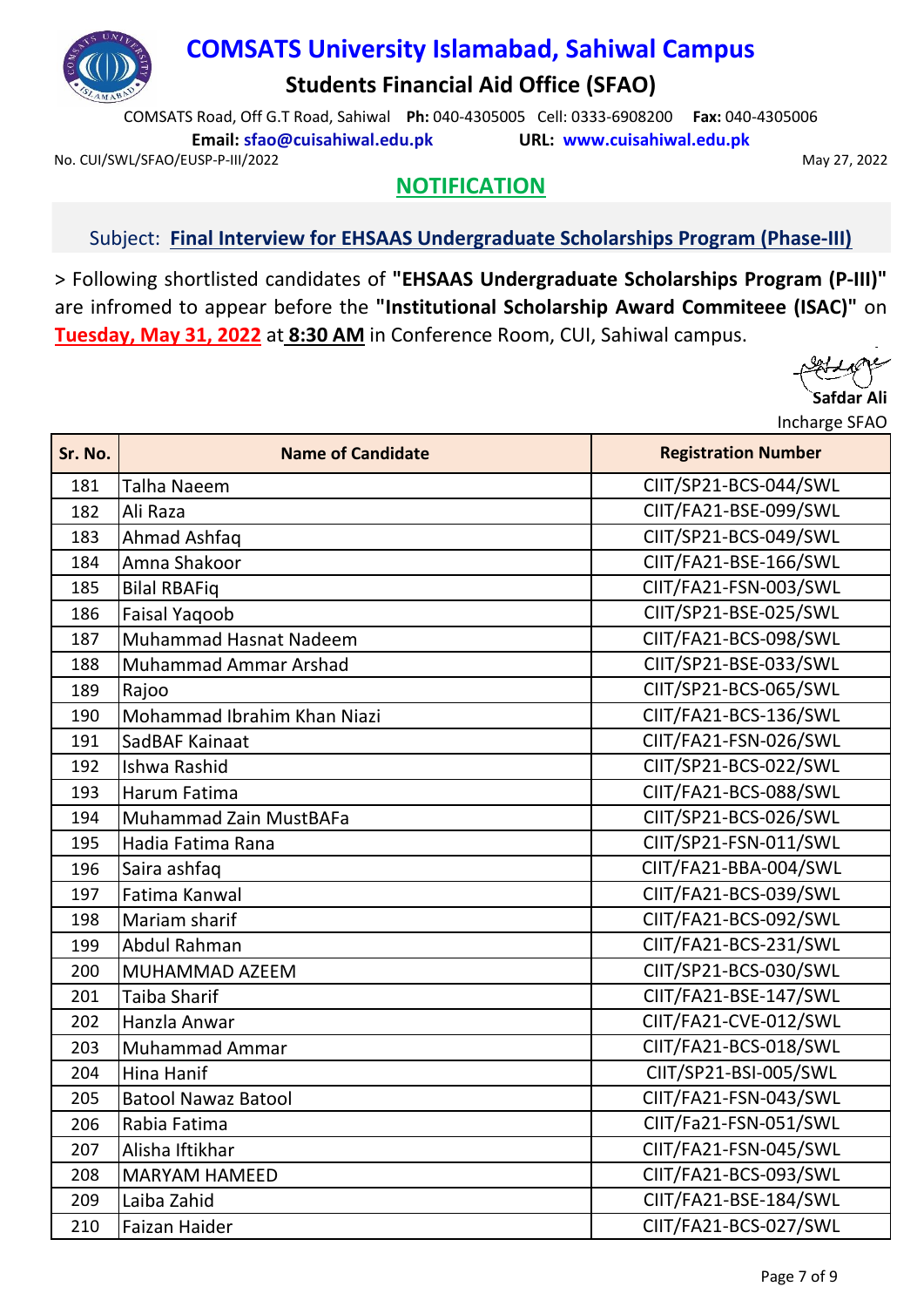

COMSATS Road, Off G.T Road, Sahiwal **Ph:** 040-4305005 Cell: 0333-6908200 **Fax:** 040-4305006 **Email: sfao@cuisahiwal.edu.pk URL: www.cuisahiwal.edu.pk**

No. CUI/SWL/SFAO/EUSP-P-III/2022 2002 12:00 12:00 12:00 12:00 12:00 12:00 12:00 12:00 12:00 12:00 12:00 12:00 1

## **NOTIFICATION**

#### Subject: **Final Interview for EHSAAS Undergraduate Scholarships Program (Phase-III)**

> Following shortlisted candidates of **"EHSAAS Undergraduate Scholarships Program (P-III)"** are infromed to appear before the **"Institutional Scholarship Award Commiteee (ISAC)"** on **Tuesday, May 31, 2022** at **8:30 AM** in Conference Room, CUI, Sahiwal campus.

| Sr. No. | <b>Name of Candidate</b>        | <b>Registration Number</b> |
|---------|---------------------------------|----------------------------|
| 211     | <b>Muhammad Faizan</b>          | CIIT/FA21-CVE-022/SWL      |
| 212     | Ali Abbas                       | CIIT/FA21-BCS-034/SWL      |
| 213     | Ayesha Qayyum                   | CIIT/SP21-BBAF-002/SWL     |
| 214     | Muhammad Mubashar ZBAFar Bhatti | CIIT/FA21-BSE-128/SWL      |
| 215     | Muhammad Ahtasham               | CIIT/SP21-BSI-010/SWL      |
| 216     | Uzma Azam                       | CIIT/FA21-BBA-030/SWL      |
| 217     | faizan ali                      | CIIT/FA21-CVE-027/SWL      |
| 218     | Zainab Zia                      | CIIT/FA21-BCS-200/SWL      |
| 219     | Zain Ul Aman                    | CIIT/FA21-BCS-123/SWL      |
| 220     | <b>Sharjeel BAFzal</b>          | CIIT/SP21-BSE-030/SWL      |
| 221     | <b>Muhammad Hasnat Ahmad</b>    | CIIT/FA21-BSE-151/SWL      |
| 222     | <b>Muhammad Asim</b>            | CIIT/FA21-BCS-209/SWL      |
| 223     | Hamza Fayyaz                    | CIIT/FA21-BSE-058/SWL      |
| 224     | Muhammad Ahmad Raiz Raiz        | CIIT/FA21-BSE-160/SWL      |
| 225     | <b>MUHAMMAD HASEEB SHAHID</b>   | CIIT/FA21-BCS-054/SWL      |
| 226     | <b>Muhammad Ahmed</b>           | CIIT/FA21-BCS-004/SWL      |
| 227     | <b>Arslan Khalid</b>            | CIIT/SP21-BCS-009/SWL      |
| 228     | <b>MUHAMMAD BILAL</b>           | CIIT/FA21-BSE-034/SWL      |
| 229     | Muhammad Usama Nasar            | CIIT/FA21-BCS-159/SWL      |
| 230     | Umair Aslam                     | CIIT/FA21-BCS-236/SWL      |
| 231     | Syeda Iqra Sherazi              | CIIT/SP21-FSN-028/SWL      |
| 232     | muhammad ahmad                  | CIIT/SP21-BSE-048/SWL      |
| 233     | Farwa Usman                     | CIIT/SP21-FSN-009/SWL      |
| 234     | Mubarrah Naeem                  | CIIT/FA21-FSN-036/SWL      |
| 235     | Ali Arshad Ramay                | CIIT/FA21-BCS-198/SWL      |
| 236     | <b>Mehwish Anwar</b>            | CIIT/SP21-FSN-015/SWL      |
| 237     | Sohail Hamza Hameed             | CIIT/FA21-BSE-180/SWL      |
| 238     | Maryam Mubashar                 | CIIT/FA21-BSE-173/SWL      |
| 239     | Uswa Javed                      | CIIT/SP21-BSI-016/SWL      |
| 240     | Sayyada Amina Raza              | CIIT/SP21-BSI-020/SWL      |